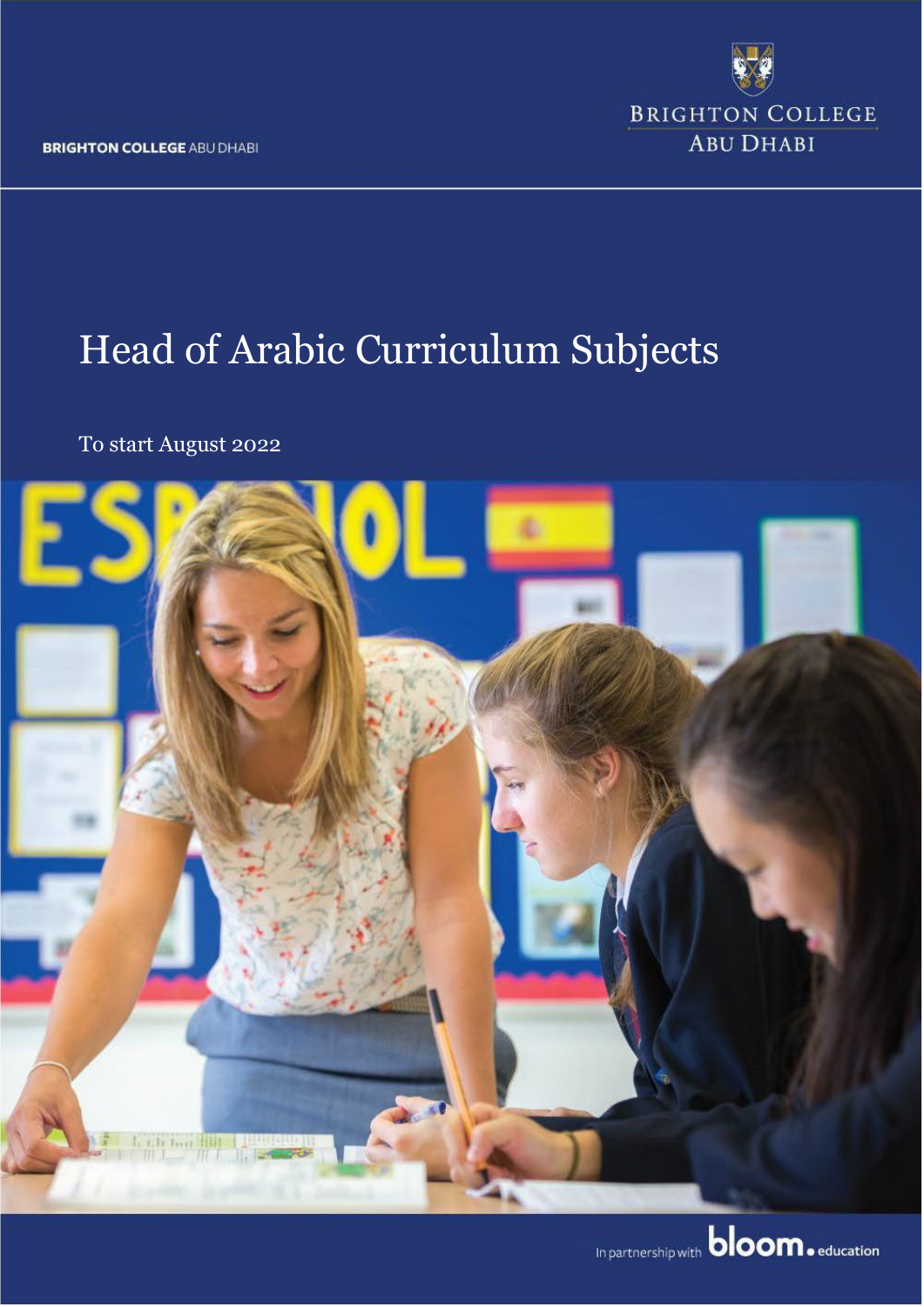

# **Brighton College Abu Dhabi wishes to recruit a Head of Arabic Curriculum Subjects**

#### **Start Date: August 2022**

Brighton College Abu Dhabi, a sister school of Brighton College UK, is a leading independent-style British International School located in the United Arab Emirates. Founded in 2011 at a prime location on Abu Dhabi Island on a purpose-built, state-of-the-art campus, the College is heavily over-subscribed and was rated outstanding in all six categories at the most recent ADEK inspection (2018). The full report is available on the website.

The school is a member of COBIS, BSME and IAPS and the Head Mistress is an international member of HMC.



Brighton College Abu Dhabi benefits from a strong partnership with Brighton College, the UK's top co-educational independent school, and with Brighton College Al Ain, Brighton College Dubai, Brighton College Bangkok and Brighton College Singapore. The Brighton family of schools currently educates more than 5,000 pupils.

A key component of Brighton's internationalism is the importance it places upon ensuring that its sister schools are authentically interpreting its values and ethos. Each school combines academic excellence with a wealth of co-curricular opportunities, all underpinned by a deep commitment to the individual needs and enthusiasms of every child. All pupils in the Brighton family of schools are valued for their own sake and encouraged to develop their talents to the full, in a community where there are no stereotypes and every achievement, however small, is noticed.

Brighton's success is built upon recruiting genuinely inspirational teachers who can enthuse about their subject and will maintain an exciting and vibrant intellectual environment in which children are able to explore their interests, develop their existing talents and acquire new ones.

This is a unique opportunity to join an exceptional and hardworking team with the united goal of ensuring that every child reaches their potential both academically and socially, by pushing boundaries and broadening horizons. Our positioning as one of the leading academic schools in the Middle East, is testament to the dedication and hard work of our Common Room.

Brighton College, Abu Dhabi is looking to appoint an outstanding leader to drive strategic development of the College's Arabic medium departments (Islamic Studies, Social Studies, Arabic). This position is a new College position. The person appointed will be expected to play an integral role in the implementation of the school's development plan. The Head of Arabic should be a skillful communicator in English and Arabic, spoken and written, capable of inspiring team of committed classroom practitioners and establishing a learning culture that seeks to enable every pupil to flourish in their academic pursuits, both inside and outside of the classroom.

The role is a challenging one, requiring collaboration with senior and middle leaders, an advanced understanding of best educational practice and a willingness to implement, lead and manage change.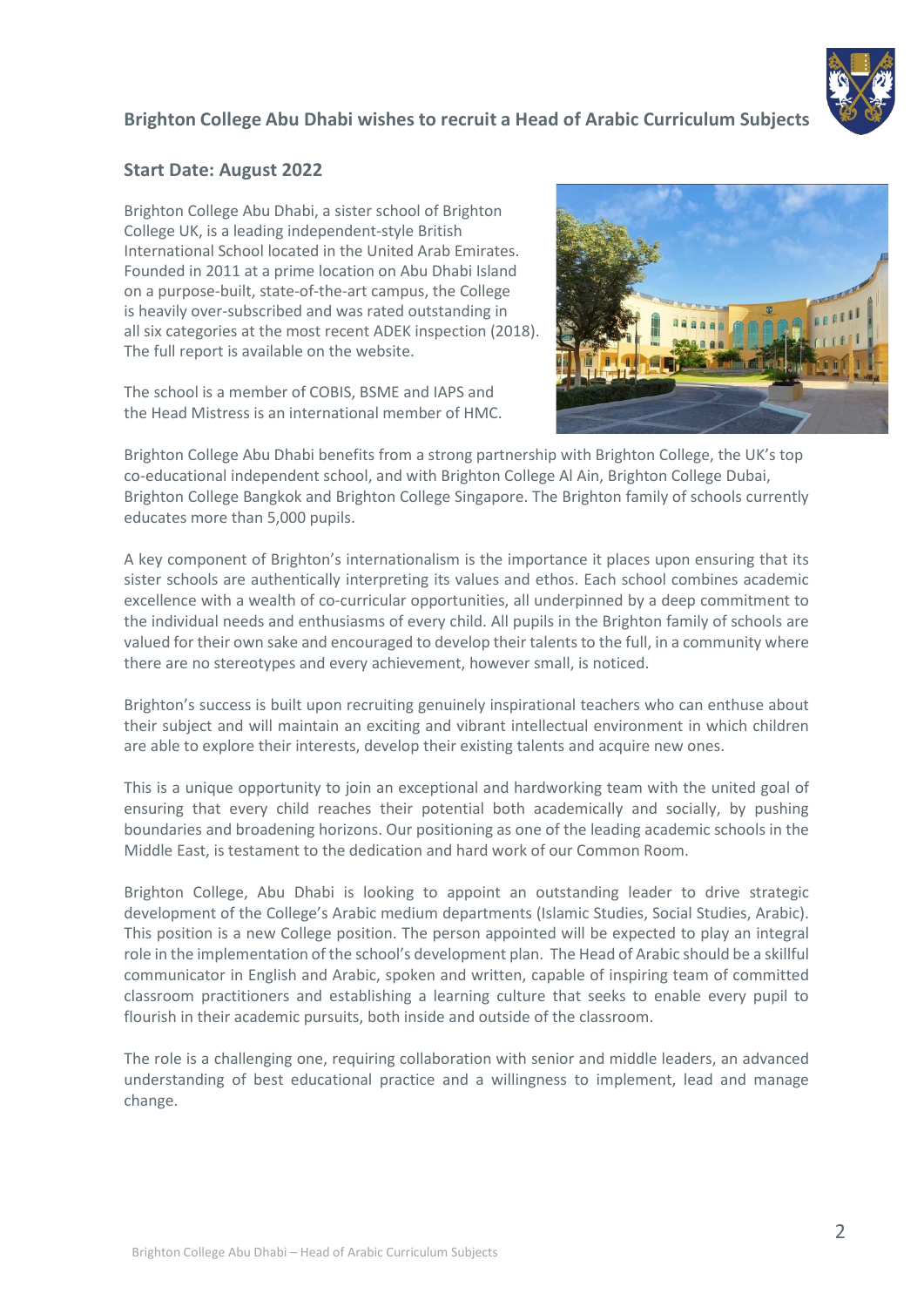## **Overview**

The successful candidate will be required to set high standards of themselves and others, be resilient and will conduct themselves with consummate integrity. In doing so, they will be supported by a highly effective team of senior and middle leaders and a pupil and parent body committed to the achievement of excellence.

#### PERSON SPECIFICATION

- The successful candidate for this challenging and rewarding position will have at least three years' experience of teaching at Senior School level (7–18 year-olds) and some experience of management of staff.
- Essential qualities will include the ability to think strategically, work collaboratively and to present to parents, pupils and colleagues a warm, engaging and approachable personality.
- The successful candidate will have a university degree and teaching qualification from a recognised academic institution.

## RESPONSIBILITIESOF POSITION

- To be an ambassador of the College at all times, in school and the United Arab Emirates
- To lead by example in all areas of school life and to be a powerful role model for colleagues as an outstanding practitioner.
- To develop, in conjunction with the Senior Leadership Team and relevant Heads of Department, the curriculum for Arabic Curriculum subjects taught in the College and ensure staff are led in such a way that outstanding standards are maintained in all areas.
- To lead from the front by teaching a (reduced) timetable and demonstrating excellent, modern and effective methodology in the classroom
- To evaluate the effectiveness of the planned curriculum and to ensure an appropriate system of assessment and record-keeping is maintained
- To meet prospective new parents, and explain to them the teaching methods, available resources and facilities available for teaching Arabic, Islamic and Social Studies.
- To encourage parents to take an active interest, and where appropriate, involvement in the curricular and co-curricular activities run by these departments.
- To exercise strict control over the Arabic, Islamic and Social Studies budgets.
- To organise cover for absent staff.
- To draw up the timetable in collaboration where appropriate with the Heads of School.
- Assist the administration and other support staff in liaison with the Abu Dhabi Education Council to ensure compliance with the Ministry of Education requirements with respect to the teaching of Arabic, Islamic and Social Studies.
- To participate in the school's consultative procedures to ensure an effective communication system and good liaison between the different departments to ensure that UAE culture and values are embedded throughout the curriculum.
- To recruit and appoint the best possible staff for the Arabic curriculum subjects in consultation with the Head Mistress.
- To pursue a policy of staff development within the Arabic, Islamic and Social Studies departments, monitoring performance and encouraging attendance on appropriate courses and delegating as appropriate.
- To operate a consultative procedure to allow staff the opportunity of taking part in planning and evaluating the Arabic, Islamic and Social Studies department performance.
- To liaise with Abu Dhabi Educational Council to support equivalency, matriculation and graduation for our pupils.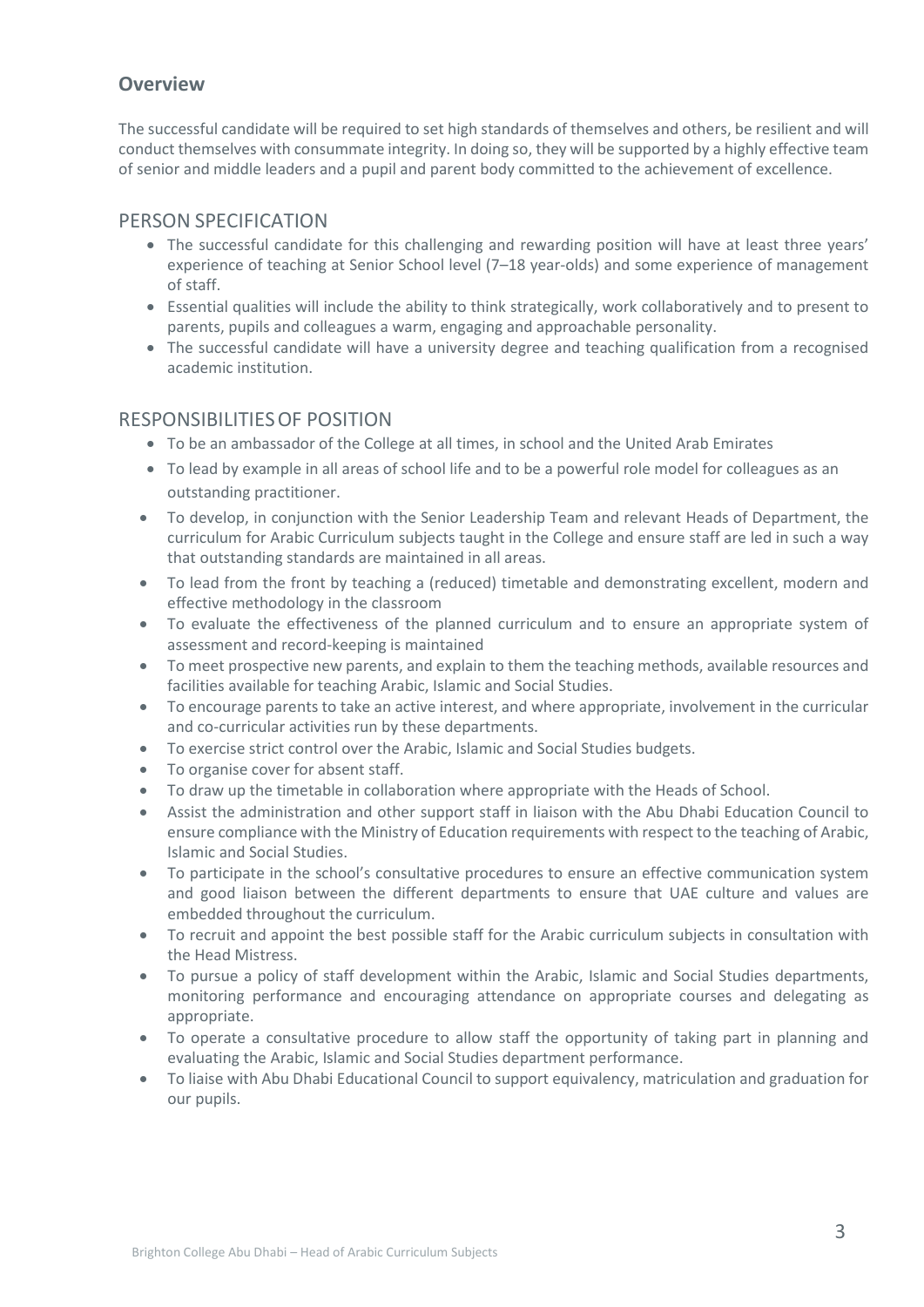## LEADERSHIP RESPONSIBILITIES

- has the ability to fulfil the responsibilities of the post with energy, enthusiasm and excellence
- has a clear sense of direction for the department and is able to think strategically
- has the ability to skillfully lead, manage and motivate departmental colleagues, through direction and delegation is able to delegate effectively and fairly
- has strong interpersonal and communication skills
- is prepared to take challenging decisions when required
- has the ability to form relationships and to motivate pupils
- as the ability to achieve the highest standards:
	- **n** in teaching effectively throughout the age and ability range
	- **in subject knowledge and application**
	- **in classroom management**
	- **in assessment, recording and reporting pupils' progress**
- is able to win and maintain the trust and confidence of parents, pupils, staff and others
- will support colleagues and the school when either professional reputation is challenged:
- is enthusiastic about the subject and able to inspire the same enthusiasm in others
- is able to challenge the pupils and staff to develop their full potential
- encourages and allows colleagues to utilise their skills, professional judgement and strengths, and supports the development of areas less strong
- ensures that the highest academic standards and expectations are met
- has an on-going commitment to their own professional development, particularly from a classroom perspective
- has a commitment to learning beyond the classroom in areas such as: departmental trips, society meetings and university preparation
- remains up to date with educational and academic development within the subject;
- is alert to opportunities to develop new teaching and learning strategies and encourages debate about good practice
- is flexible, creative and patient in challenging environments;
- To maintain a department file to include Staffing, Curriculum Plan, Schemes of Work, Timetabling, SDP, Job Descriptions, Budget, INSET, Assessments, Meetings, Visits/Visitors, Risk Assessments and IEPs
- To oversee examinations and assessments within the Department
- To be responsible for the Department's contributions to the College website, social media and publications as necessary
- To oversee and proofread reports.
- To contribute to the College's Self Evaluation and Development Plan
- To attend all meetings and INSET as required, attending, and contributing to Heads of Department meetings and arranging and leading regular Departmental meetings.
- To be aware of and comply with all the College policies including those for marking and assessment, teaching and learning and reporting.
- To prepare, invigilate and assess, as required, internal and external tests and examinations
- has a sense of humour and a sense of perspective.

## PASTORAL

- To work within a House team as a Tutor in a specified Year Group
- To show an active interest in each child's personal and domestic circumstances
- To foster the personal and social developments of each pupil in your care
- To promote pride in the College among the pupil body through high standards of dress, behaviour, and commitment